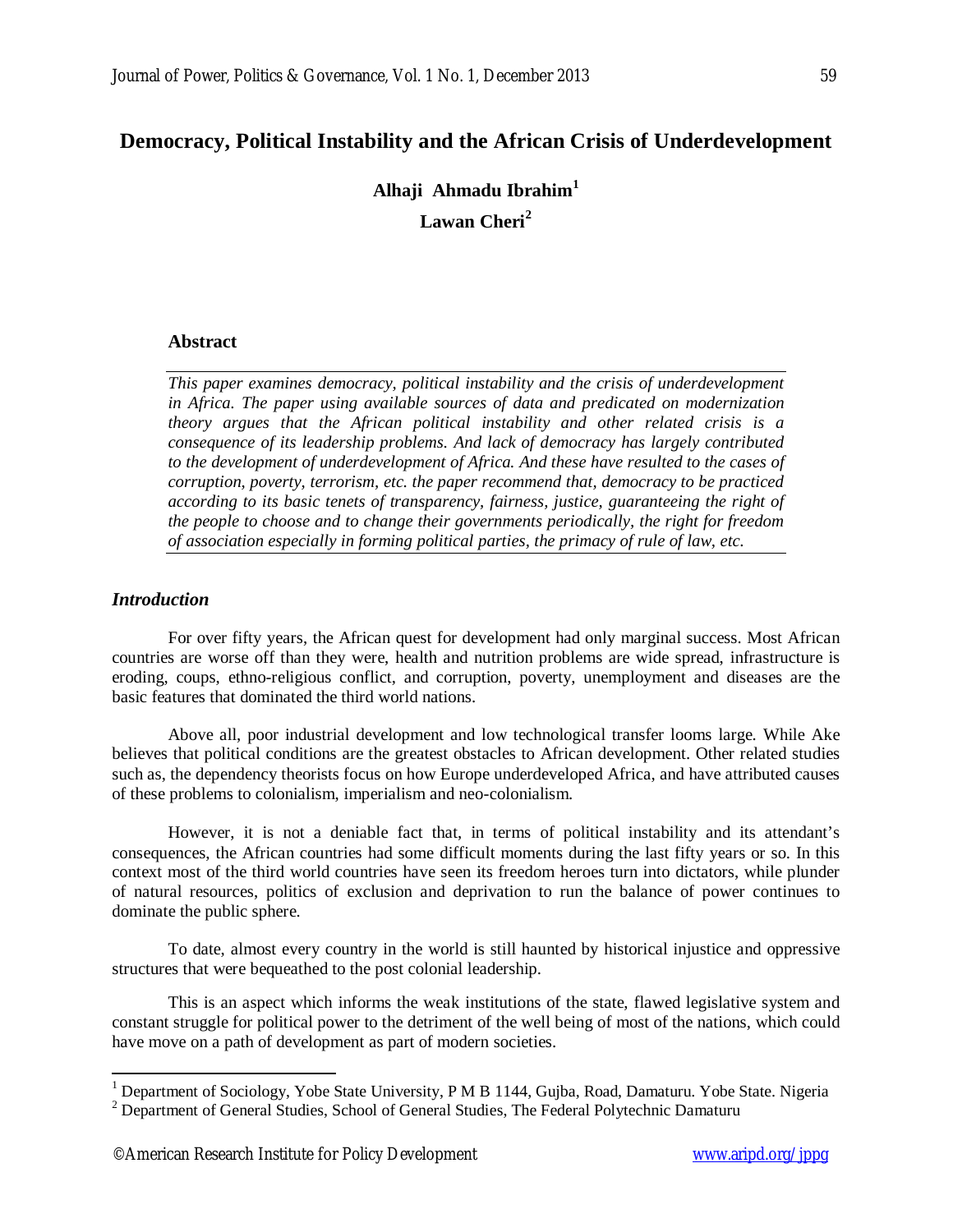Political instability and crisis in the African countries may be as a result of both internal and external factors. However, the penetration of both internal and external factors especially the geo-political and economic interests of the international community constantly plays a significant role in undermining the very process and institutions that are expected to nurture democracy and to instill a sense of stability for societal development in the African countries.

This paper is therefore concerned with the analysis of democracy, political instability and there challenges to the development of Africa.

#### *Conceptual Framework*

The concept of democracy originated in ancient Greece as philosophy of popular sovereignty in Greek City State. Since democracy literally means "rule by the people" the initial system of governance could be termed 'direct democracy.' In a direct democracy, public policies and laws are decided upon by a direct decision of all eligible voters. Given the complex nature of modern societies, direct democracy has given way to representative, in which voters elect representatives who then proceed to make the laws and policies affecting public governance. Democracy is thus a philosophy of government in which supreme power is vested in the people and exercised directly through participation or indirectly through a system of representation, usually involving periodic free and fair elections (Gana ed. 2005).

Democracy may be defined as "a political system that enables people to freely choose an effective, honest, transparent and accountable government". As an ideal "democracy aims to protect and promote the dignity and fundamental rights of the individuals, instill social justice and foster economic and social development. (Human Right Report, 2002, pp.55).

The rise of democracy as a universal system of governance is largely a product of the 20th century. Viewed against the great variety of achievements in the 20th century, it is difficult not to accord primacy to the emergence of democracy as the pre eminently acceptable form of governance (Amartyr, 1999, in democracy and the Challenges of Development in Nigeria, 2005). People from various cultural backgrounds have come to admire democracy as "government of the people, by the people and for the people". Democracy thus, means a system of governance in which power resides with the people, rather than with the rich (aristocracy), with an individual (dictatorships), a royal family (monarchy), or with a clergy (theocracy). Although it has now gained widespread acceptance, democracy took a long time to emerge, from its ancient origins in Greek City States. The growth of democracy was hugely facilitated by the French and American revolutions of the 18th century, the widening of the franchise in Europe and North America in the 19th century, to the heroic struggles for popular participation and social justice in the 20th century. With the collapse of communism, democracy has become established as the normal' form of governance.

However, beyond the theory the practice of democracy is vital. To be of any serious value, democracy must produce good governance. It is therefore unfortunate if elected leaders under democracy fail to provide good governance particularly in the African countries. Democracy must be practiced to produce good governance, development and popular participation. Compared with dictatorship, democracy has demonstrated a greater capacity to mobilize the people for a deeper involvement in the development process.

As Fidel Ramos pointed out, "under dictatorial rule, people need not think , need not choose, need not make up their minds or give their consent. All they need to do is to follow. By contrast, a democracy cannot survive without civil virtue. The political challenge around the people today is not just to replace authoritarian regimes by democratic ones. Beyond this, it is to make democracy work for the ordinary people" (Ramos, 1998, p.2) Quoted in Democracy and the Challenges of Development in Nigeria 2005.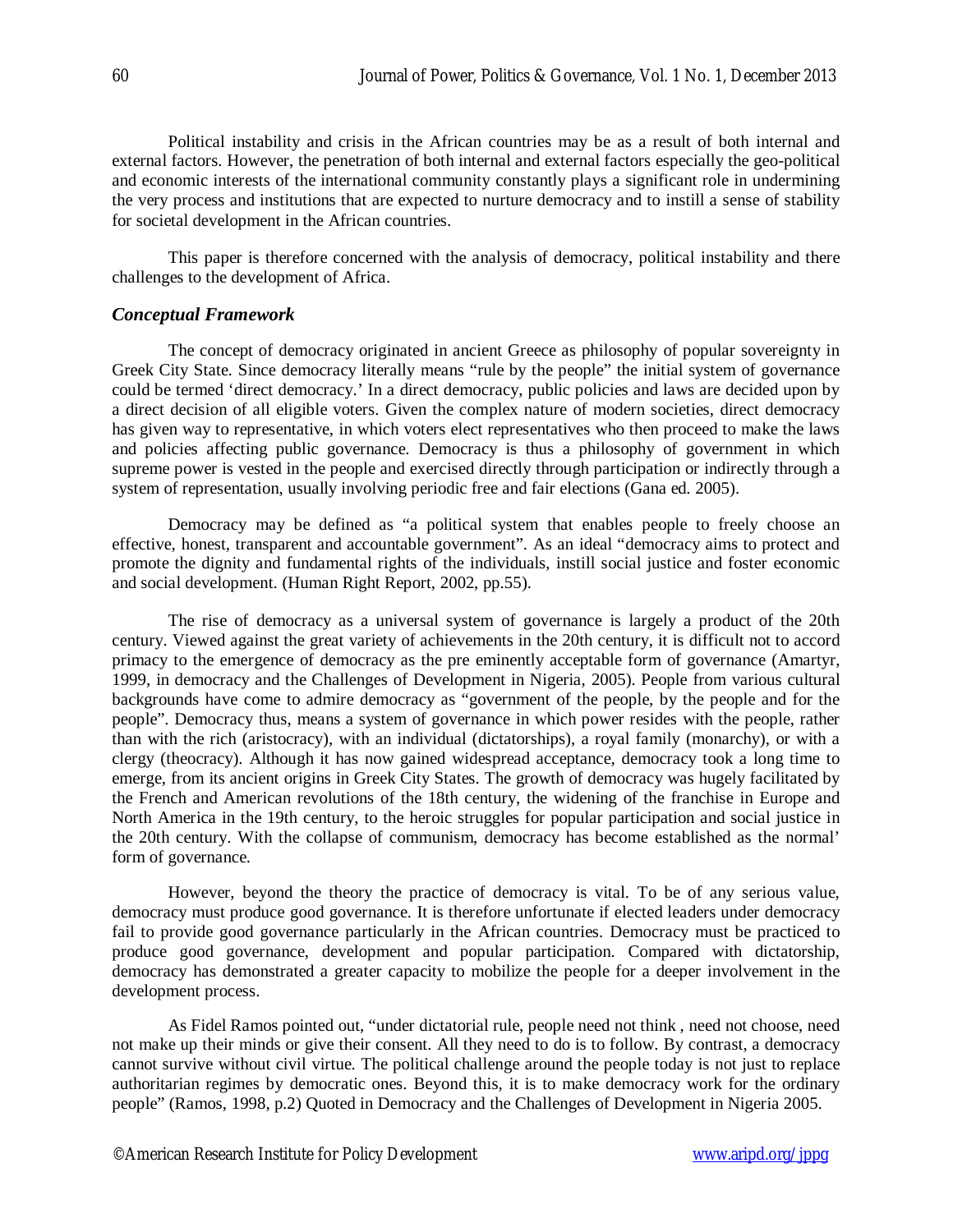Democratic governance is valuable in its own right. Indeed advancing human development requires governance that is democratic in both form and substance. However, democracy can advance human development for three reasons:

**First,** enjoying political freedom and participating in the decisions that shapes peoples' lives represent fundamental human rights which are essential aspects of human development. Democracy is not the only political regime, which guarantees political and civil freedoms.

**Secondly**, democracy helps to protect people from economic and political catastrophes such as famines and descents into chaos. This capacity to mobilize people and resources for the common good is one of the highly valued gains of democracy. By facilitating dialogue, debate, and consultations, democracies also contribute to political stability, providing open space for political opposition to express views on national issues.

**Third,** democratic governance can trigger a virtuous cycle of development because political freedom empowers people to press for policies that expand social and economic opportunities. Open debate also help communities shape their priorities as a free press and civil society interventions provide new ways for popular participation. (Democracy and the Challenges of Development in Nigeria 2005). Therefore, without free choice, a government by the people and for the people"is a fallacy.

According to Jose Gasset (1930), the health of any democracy, no matter its type or status, depends on a small technical detail the conduct of elections. For sustainable democracy therefore, society must put in place credible institutions for the conduct of free and fair election. Any manipulation of the electoral process is a tragic attack on democracy (Human Development Report 1992)

However, the links between democracy and human development are not automatic; there are cases in which democracy has failed to deliver development, especially when few elites dominate economic and political decisions, as the case with most African nations. Examples are Zimbabwe, Niger, Rwanda, Nigeria, and Sudan to mention but a few. Ways must be found to deepen democracy in such a manner as to empower the people. Democracy that empowers people must be built from internal sociopolitical forces.

## *Theoretical Framework*

The research study will be based on the propositions of modernisation especially its insistence on the acquisition of modern values – democracy, transparency, accountability and due process – for any society that cherish development.

This perspective blossomed in the mid-1950s owing much to the works of Marion Levy, Talcott Parsons, Max Webber, David McLelland, Everett Hagen, Birth Hoselitz, WW Rostow, and many other scholars from Europe and America as well as third world proponents like James Coleman, David Apter, and Aristide Zolberg.

Greatly influenced by the transformation in the West and the transfer of advancement to war town countries of Western Europe, this theory glorify the harmonious, stable and developed western societies as role models for third world countries.

This theory is sometimes called Orthodox theory of development and is qquite opposed to Marxist and dependency perspectives. They are mostly views of Western economists and political scientists as stated above. They believed free, unregulated markets played a mainly positive role in development and argued that developing countries' policies of interfering with free markets were largely self-defeating.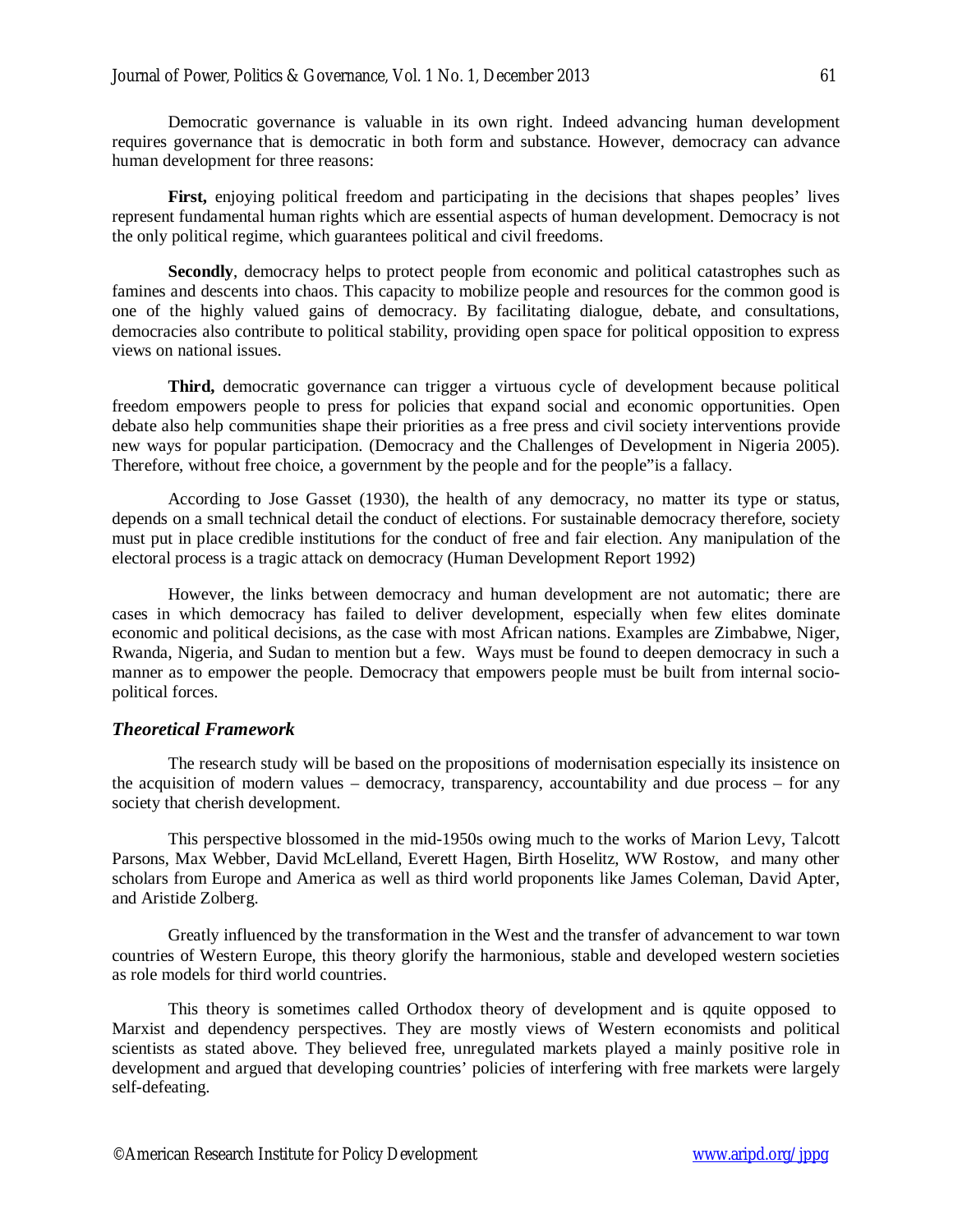In particular, they argued that attempts to hold agricultural prices down and force savings out of farmers ("surplus extraction") were destructive of agricultural growth. Orthodox economists pointed to economic history to show that agricultural growth was important for industrialization. Furthermore, they argued that governments in the developing countries were often incapable of the tasks they took on simply because of their authoritarian nature and insists that democratizing those governments will give them human face and makes them think, act and react for the benefit of the people. In their view foreign investment helped growth and the transfer of technology, and foreign aid supplied the additional savings and foreign exchange that poor countries could not generate themselves. These aids are mostly given to democratic nations that shows readiness to follow the dictates of modernity in handling the financial assistance being offered.

The basic assumptions of this theory are:

- Underdevelopment is an original state and that importation of successful strides as exemplified by developed nations is the best.
- That under development is not subjective to any historical or structural implications such as colonialism, slave trade etc but a result of defective culture and attitude.
- That democracy and capitalism are the only path to salvation for the third world countries.

However, theory is also widely criticised as being

- 1. Too ethnocentric
- 2. Unhistorical and not structural
- 3. Biasness against non-western cultures.
- 4. Promiscuity between "traditional" and "western" because some societies believe their culture is more modernised than the European cultures e.g. the Arab World.
- 5. Ideological advocation of capitalism and burgeor disguise.

## *Political Instability, Challenges, and Crisis in the African Countries*.

The African political instability and other related crisis is a consequence of its leadership problems. Internally most of the African countries are governed in ways that have been regarded as far from the modern western state systems upon which they are modeled (Tutu, 2004 in Otieno, 2008). Leadership is not a new concept in the African traditions or cultural practices. Though, the forms and context could be different but these nations have their own efficient ways of governance, even before the advent of the so called colonialism.

During the onset of multi-party democracy in the so called third wave of democratization, most regimes in the African Nations did not embrace the changes that accompanied the transition. For instance, most nations accepted multi-party democracy out of western pressure and agitation for change (Huntington, 1991). As a result, the constitutional framework and the state institutions have been tempered with in order to create a non level playing ground for the oppositions.

Some of these practices have witnessed a serious violence during electioneering periods, which inevitably causes political instability. Though the form and context varies from country to country, evident are the recent elections in Uganda, Nigeria (2003 and 2007), Kenya (1999), Zimbabwe, Sudan,(2010) Rwanda, DR Congo, among others.

In respect to crises, the African Nations suffer a lot of setback particularly the situation where both political and social crisis thwart the developmental path of the nations. Instances of skirmishes and full blown wars abound in the continents, prominent among which is the crisis in Sudan (Darfur, Janjawid and Sudan Liberation Army), Rwanda (Tusi and Hutu), Ivory Coast, Chad, Niger (recent coup by the military), Madagascar, Nigeria (Religious and ethnic crisis in Jos, Kaduna, Borno and Yobe states), Somalia (Al-Shabbab and the fragile government backed by the AU), etc.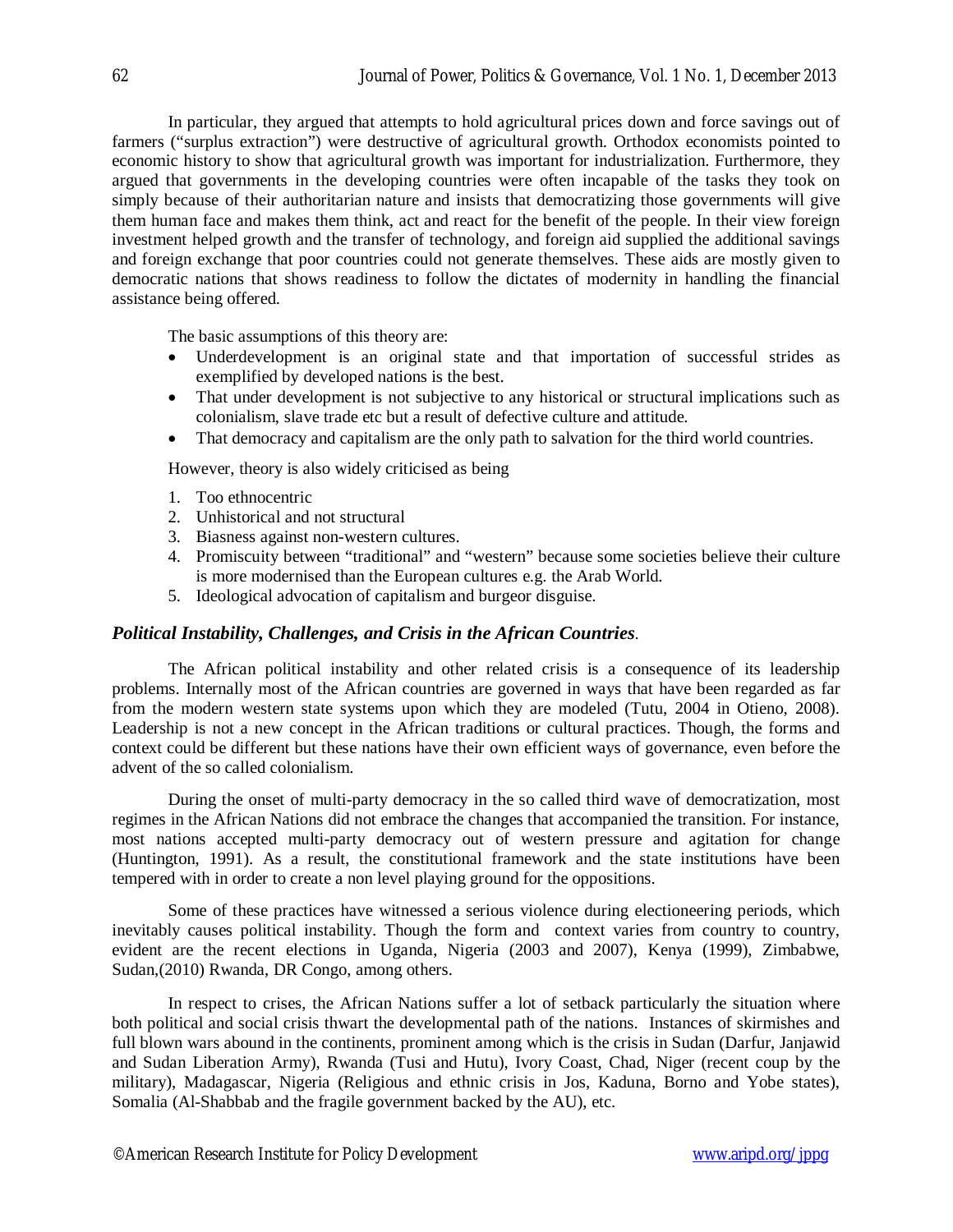Whereas the earlier generation of African leaders had viewed democracy and development as antithetical, associated democracy with ethnic conflict resulting in wastage of limited resources, new African elites and organizations in civil society have taken to the barricades to demand democracy not only for its own sake but for its instrumental value as well.

In contrast to the intellectual consensus and state practice of the earlier era, a strong linkage between democracy and development has been vigorously asserted in the post –Cold War era of superpower disinterest and withdrawal (Ake, 1990; 1993a; 1993b; Anyang' Nyong'o, 1987; 1990; Bates, 181; 1990; Holmquist, 1989;

Mengisteab and Daddieh, 1999; and sklar, 1987). Quoted in Cyril K. Daddieh "Beyond Governance and Democratization in Africa: Toward State Building for Sustainable Human Development" According to Ake (1990) the persistence of underdevelopment is related to lack of democracy in Africa. While democracy is desirable in itself, Africa needs democracy because it would greatly enhance the prospects for development. He attributes the failure of the development project in Africa to political authoritarianism. By engaging in political oppression African leaders turned politics into warfare. They then found themselves besieged by a host of hostile forces they was unleashed by their coercion. This resultant state of siege distracted African leaders from paying attention to development which they relegated to a very low priority.

Secondly, African governments became disconnected from their people and governed without accountability. "As a result of this, public policy is completely dissociated from social needs and even from developmental relevance."(Ake, 1990).

Furthermore, the trauma of repeated subjection to arbitrary and coercive rule has turned African societies into hostile force to be feared, evaded, cheated and defeated as circumstances permit. They turn their loyalty from the all-embracing level of the state and localize it in community groups, kinship groups, ethnic associations, or even religious organizations.

*What is happening in Africa now is in effect the strengthening of the process of the localization of loyalties. We might say that as a result of political repression, we are witnessing, not nation building, not development, but in fact, the dissolution of society (Ake, 1990).*

Ake goes on to argue that subjugation has caused Africa's human resources, the very engine of development, to be squandered. At the level of the community, it has undermined the people's traditional capacity to cope, leaving many of them at different stages of confusion, withdrawal, despair, or silent revolt. The resultant human toll can be seen in the growing multitude of refugees.

As many elites have voted with their feet by migrating outside, African countries have lost the bulk of their most capable and talented people. Lamentably, those who have stayed behind have been denied opportunities and room to cultivate their talents for the development of their countries (Ake, 1990: 2-3).

The fact that oppression has not led to rapid rates of growth may only have shown that a particular form of tyranny is not sufficient for economic development. In itself, the failure of one form of tyranny does not establish the proposition that democracy might be better. It could be that there are other "structural constraints" that would thwart accumulation in a country regardless of the political regime. Besides, some authoritarian states such as Kenya, Cote d'Ivoire and Malawi (among non-oil producing countries) may have actually produced reasonably stable periods of accumulation since independence, as evidenced by high growth rates almost throughout the 1960s and 1970s (Mkandawire, 1990: 10).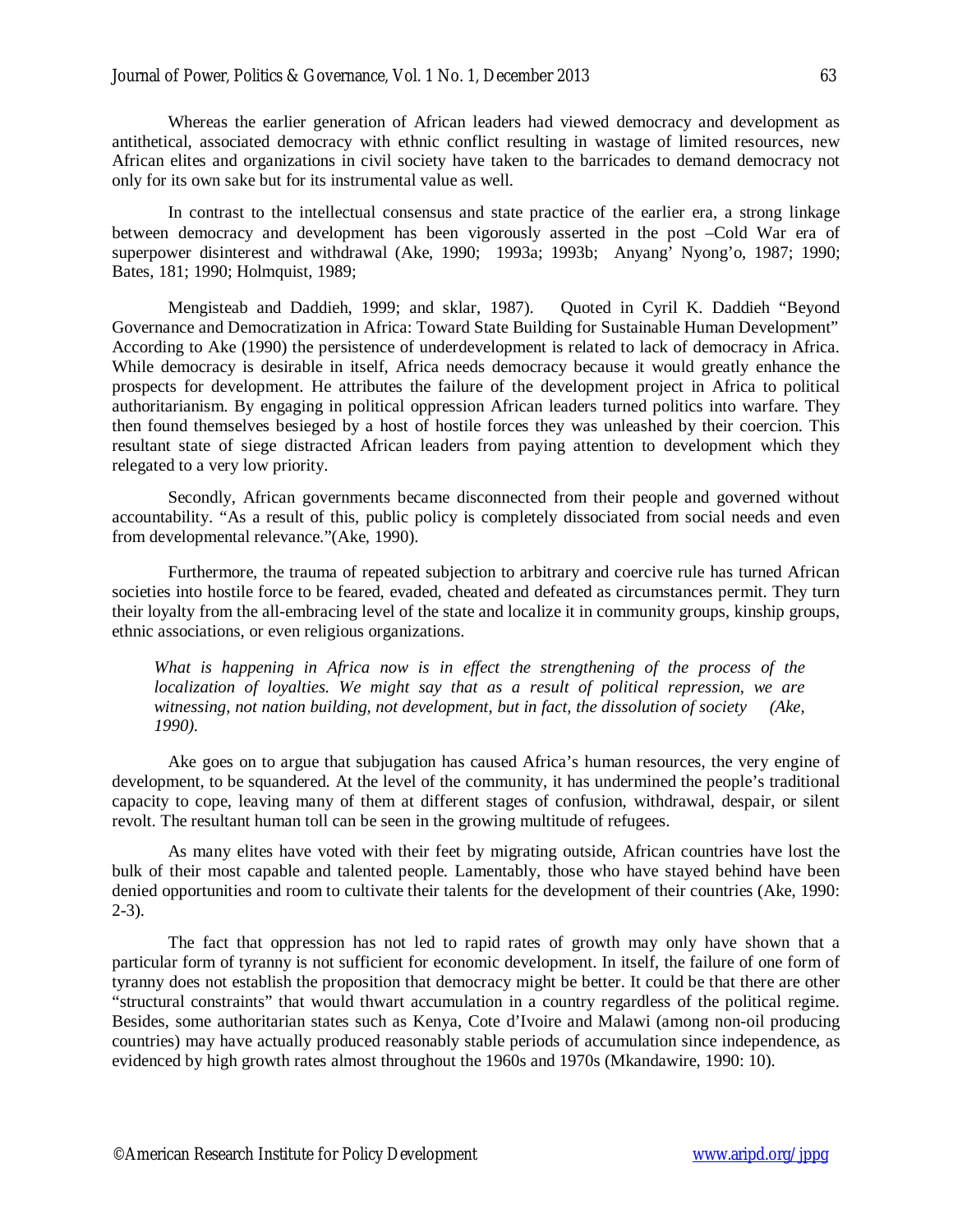However, it is argued that, where there has been more respect for democratic practices (however minimal), higher rates of growth and more successful models of accumulation have been ensured along with better terms of the peasant producers (Anyang '1990; Bates, 1981, Ake, 1990).

Anyang' concludes that part of the "foundation of every true humane society" is "democracy"; and the "foundation of social creativity" or the "foundation of development" in the modern world must, of necessity, be found in democracy" (Anyang, 1990: Ake, 1990).

According to Aboubakar, (2003), the extraordinary challenge facing the African continent is how to cross over into the  $21<sup>st</sup>$  century when it is trapped in the  $19<sup>th</sup>$  century. He remarked further that while a sizeable part of the world is making the transitions from the industrial era of knowledge, information and computerization, the region is not following suit.

Aboubakar noted that economic and political obstacles to ECOWAS ought to be overcome to achieve effective integration. The economic obstacles are problems of recession, the gap between rapid population growth and technological advancement and inability to promote education at all levels. However, this view amount to yielding to the pressures of globalization without overcoming the problems of underdevelopment that is overwhelming the sub-region.

In a relatively wider view, Chambas (2002), observed that, challenges to the African nations are multi-dimensional. The challenges in the region include wide spread and increasing poverty, globalization and the marginalization of the region." Other identified issues are the prevalence of HIV/AIDS and other diseases as well as the eruption of conflicts that create the image of political instability in the region.

## *The Consequences of Political Instability on African Nations*

#### **Poor Democratic Governance**

Peaceful power succession has been described as the highest index of human development and civilization. Whereas it takes a simple process to institute, elect or replace a leader in the developed nations of the world, such processes require guns and tanks in many underdeveloped countries. This may partly explain the inability of peaceful power succession in the sub region, which has always led to political crises which manifests itself in dictatorship, lack of accountability and poor governance (Igezundia 1990).

Political leadership in the sub region is characterized by disregard of the yearnings of the people and a violation of the constitution they swear to protect. In the quest to remain in power at all cost, all forms of manipulations are employed.

This may include manipulation of ethnic differences, religious and political yearnings. In pursuance of selfish agenda, nothing is spared as long as the aim is achieved. The art of self-succession is the name of the game in the sub region except for some isolated cases.

#### **Corruption**

Since their interception, West Africa states have been facing corruption as a major problem. In some cases, it has attained levels of egregious theft, for which no possible or moral historical justification can be advanced, and which have played a major role in the alienation of its people from their rulers. The existence of widespread corruption, especially in the societies beset by mass poverty and very high level of unemployment has a deeply corrosive effect on trust in government and contributes to crime and political disorder.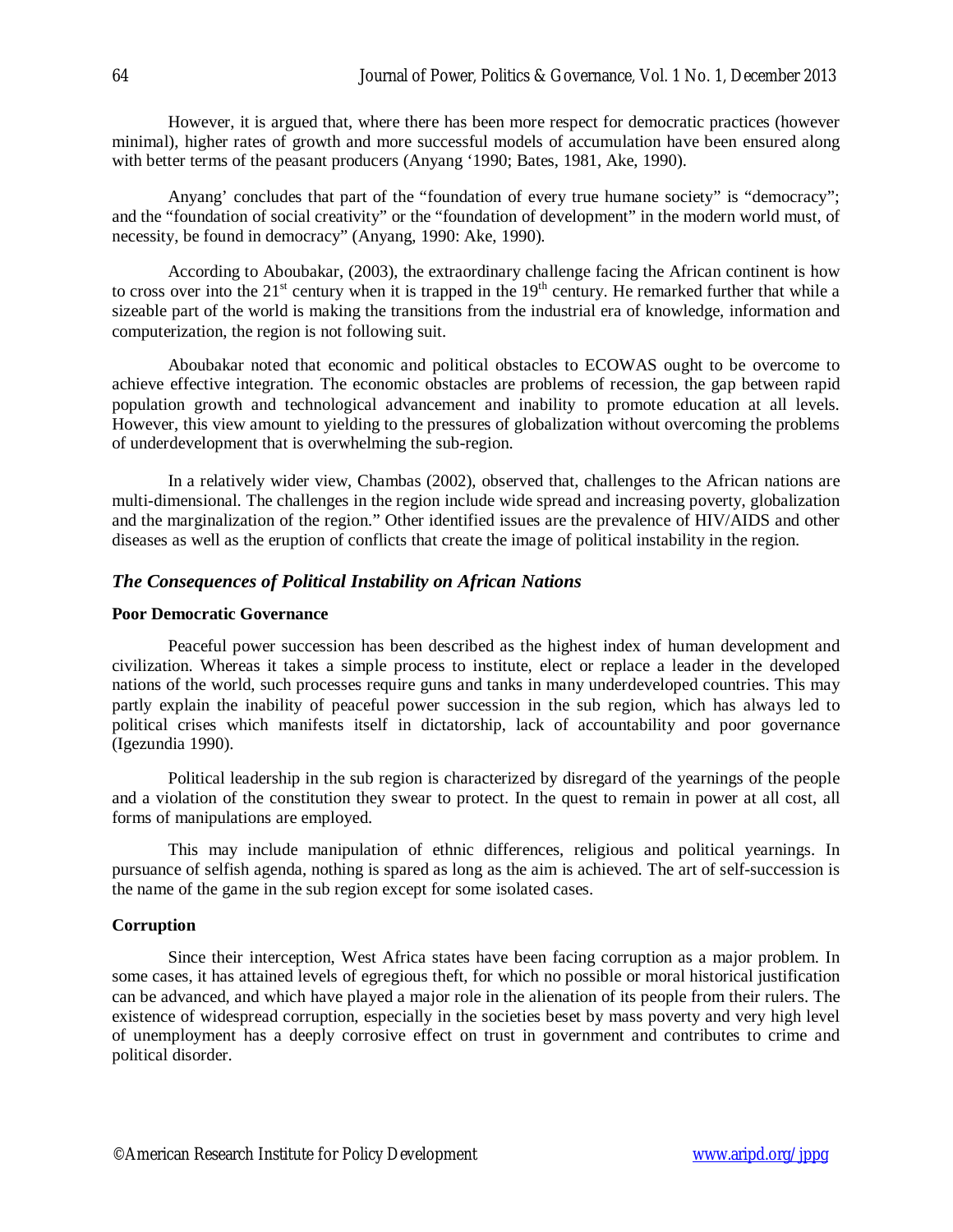In the political realm, corruption undermines democracy and good governance by flouting or even subverting formal processes. Corruption in legislative bodies reduces accountability and distorts representation in policy making; corruption in the judiciary compromises the rule of law; and corruption in public administration results in the unequal distribution of services.

More generally, corruption erodes the institutional capacity of government as procedures are disregarded, resources are siphoned off, and public offices are bought and sold. At the extreme, unbridled corruption can lead to state fragility and destructive conflict, and plunge a state into "remitting cycle of institutional anarchy and violence". E.g. Senegal, Gambia, Guinea Bissau, Bakassi peninsula etc (Theobald 1990; Atuobi, 2007)

#### **Conflicts (Intra and Inter State)**

Intra and inter-state conflicts have been Africa's most common source of insecurity and loss of lives for several decades. The pattern of intra-state boundaries, ethno linguistic difference, religious intolerance and a winner-take-all political culture are responsible for various conflicts in the sub region. Notable conflicts in the sub region are the Liberian civil war (1989-1997) and the Sierra Leonean crises (1990- 2001). At present, there are varying degrees of disturbances in parts of Senegal, Nigeria and Niger. These conflicts have led to death, wanton destruction of property, displacement of entire population and dislocation of social groups thereby hampering sustainable peace in the sub region (Ebon 1999)

#### **Poverty**

One of the serious hindrances of effective development in West Africa is poverty. The assessment of poverty is based on human indicators of longevity and good health, learning, economic means and participation in social life. According to the 2001 world human development report, poverty range from 3.9 percent level of Uruguayan population to the 64.7 percent of the population of Niger. The state of Mali, Guinea Bissau, Burkina Faso, Niger and Sierra Leone are the world's poorest countries. More than half of the West African population lives in abject poverty. In the 1980's many Ghanaians migrated to Nigeria in search of jobs but were forced to return home by the Nigerian government. That act affected bilateral relations between the two nations and hindered cooperation in the community. This poverty situation needs to be redressed for integration and development to be effective.

### **Military Incursion**

Unconstitutional governments in West Africa started in 1963 when Hubert Maga of Dahomey, (now Benin) was removed from power through coup d'état. As at 2002, nearly all countries in the sub region had gone through the experience with Ghana, Nigeria, and Benin topping the list with five successful coup attempts each.

On the whole, not less than 25 violent successful coup d'état have taken place in the sub region since 1963. Coups have only added to the economic woes of the sub region, as investors are not prepared to invest money where there is no rule of law and their investment cannot be guaranteed or secured.

The military leaders themselves pay no attention to the development of their countries as precious time is spent chasing imagined enemies of government at the expense of development. Military incursion in politics has thus led to under development and loss of precious human resources.

#### **Hiv/Aids Epidemic**

Another major issue facing Africa Countries today is the dreaded HIV/AIDS. The incidence of infection varies from "ten percent in Cote D'ivoire to less than one percent in Senegal" most of the people infected are between the ages of 0-49 years. A large percentage of this group makes up the labour force in the community.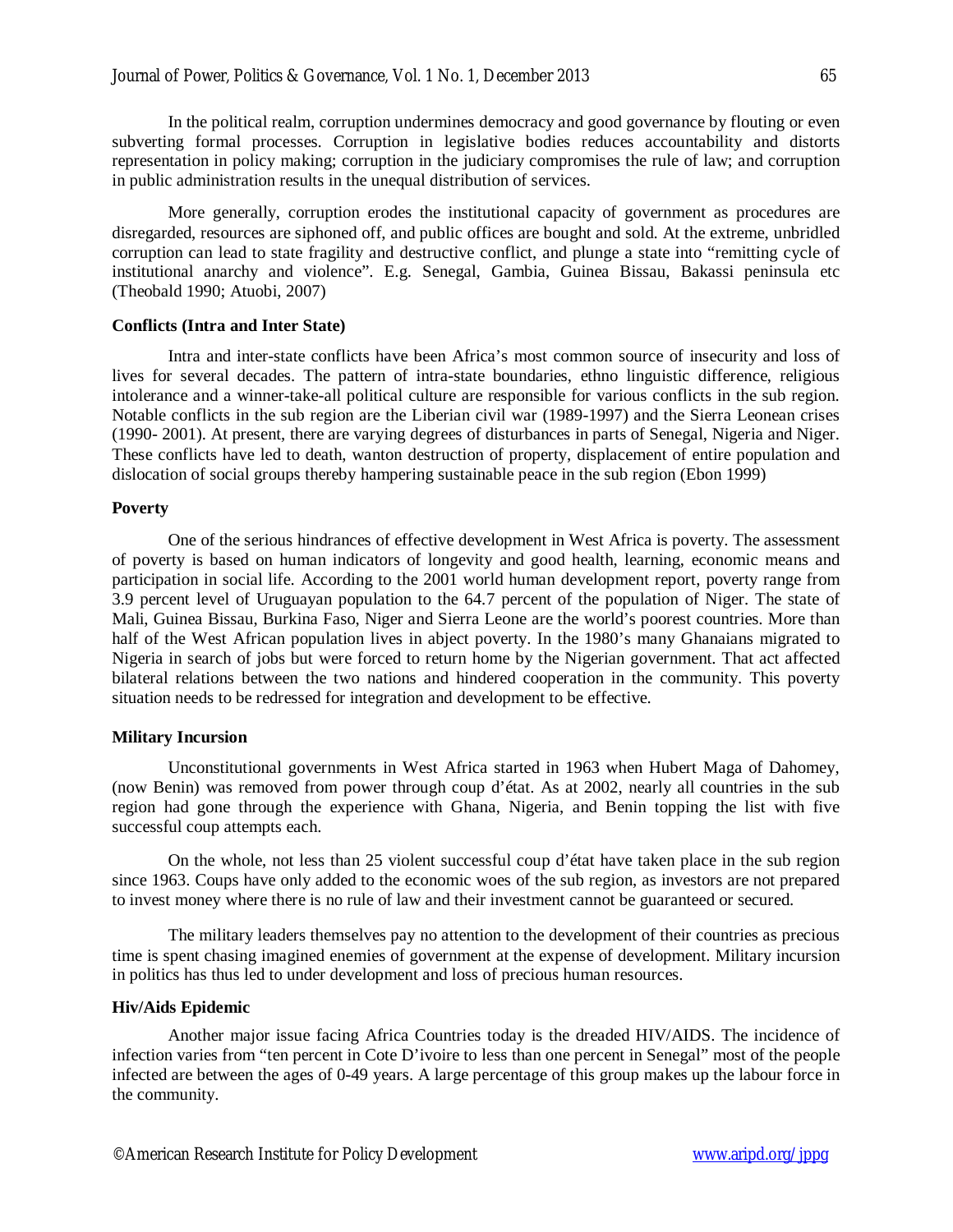It is projected that HIV will reduce the average life expectancy of West Africans by 20 years and reduce economic growth by 2 percent. The stigma associated with HIV/AIDS affects interaction and capital flow. This phenomenon poses great challenge to the sub region in terms of development.

#### **Environmental Degradation**

Environmental degradation includes deforestation, lack of access to safe water, and loss of bio diversity, climate viability and vulnerability of West African environment. Degradation of resources reduces productivity of the poor who rely on them and make the poor people susceptible to adverse weather, poor economic conditions and civil strife. Poverty makes recovery from these events extremely difficult and contributed to lowering social and ecological resistance. In the Nigerian (Niger Delta region) oil spillage has made agricultural activities difficult. The population of the area are now living in a pitiable situation resulting to impediment in development. Also Niger's desert population are severely affected by incessant drought and famine resulting in more adverse economic situations that further reduces productivity in manufacturing sector.

#### **Terrorism**

The use of violent and intimidating methods to influence the government or community for criminal or political reasons is another hindrance that makes terrorism one of the security concerns in West Africa. Terrorism takes political, criminal and religious dimensions in the sub region e.g. Nigeria has recorded two aircraft hijacks since independence (1967 and 1993) other threats at the airports in the sub region includes illegal immigrants, drug trafficking touting, stealing, pilfering of fuel stores and sabotage.

The Niger Delta region of Nigeria is an unstable area where inter-ethnic clashes are commonoften access to oil revenue is the trigger of the violence. Pipelines are regularly vandalized by impoverished residents who risk their life to siphon fuel.

The ongoing insurgency in the north eastern part of Nigeria is also a cause of serious concern. The clashes claim hundreds of lives and destroyed property that worth billions of naira.

#### *Conclusion*

Based on the above arguments, beyond any shadow of doubt a true democracy could be a solution to our political instability, crisis, and underdevelopment. The only requirement is for democracy to be practiced according to its basic tenets of transparency, fairness, justice, guaranteeing the right of the people to choose and to change their governments periodically, the right for freedom of association especially in forming political parties, the primacy of rule of law, the freedom of expression and freedom of speech, and continuing accountability of governments to its electorate. And not the contemporary practices in most of the African countries in the name of democracy